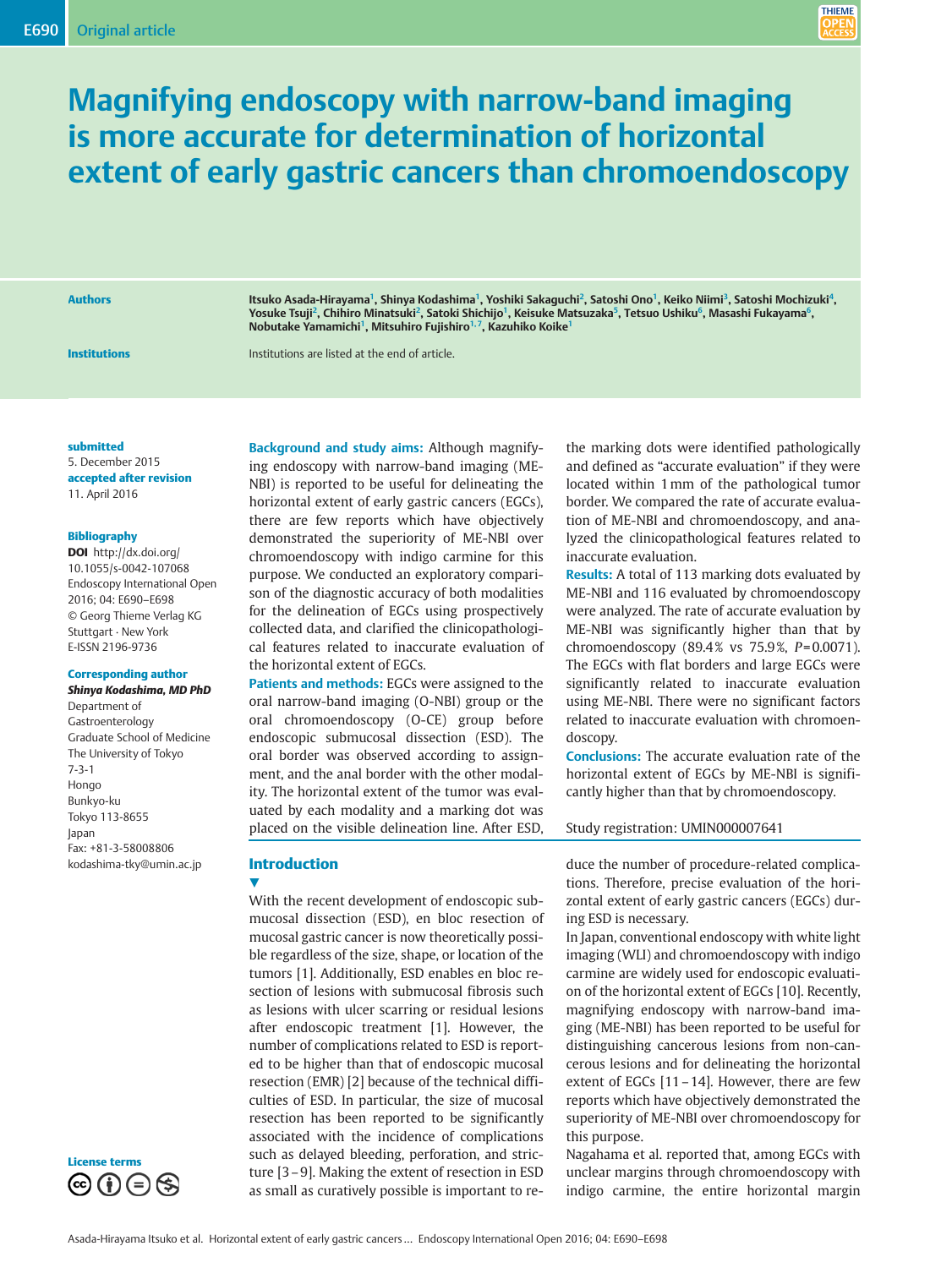



Fig. 1 The oral or anal border of the tumor was observed with magnifying endoscopy with narrowband imaging (ME-NBI) according to assignment, and a marking dot was placed on the visible delineation line. The other side of the tumor border was observed with chromoendoscopy, and a marking dot was placed on the visible delineation line.

could be accurately delineated in 72.6 % of these lesions using ME-NBI [12]. However, their study was limited by the fact that it was not a direct comparison between the diagnostic accuracy of ME-NBI and chromoendoscopy, and by the fact that the accuracy of tumor delineation was not objectively assessed. The aim of this study was to objectively compare the accuracy of both modalities for determining the horizontal extent of EGCs.

#### Patients, materials and methods

 $\blacktriangledown$ This study was begun after approval by the Medical Ethics Committee of the University of Tokyo Hospital and registration in the University Hospital Medical Network Clinical Trial Registry (UMIN000007641) on 2 April 2012.Written informed consent for participation in this study was obtained from all subjects by their own free will.

#### Study subjects

The study subjects had EGCs treated by ESD, after giving informed consent, at the University of Tokyo Hospital between 11 April 2012 and 30 November 2013. The exclusion criteria were as follows: (1) adenocarcinomas of the esophagogastric junction, (2) cancers of a remnant stomach or a gastric tube, (3) residual cancers after endoscopic treatment, (4) type 0-I lesions (lesions which were composed of two or more elements, such as type 0- I + IIa, were included in the analysis), (5) cancers located in the greater curvature of the gastric body, (6) cancers which extended to the duodenum, (7) cancers less than 10mm in diameter. ESD was indicated for EGCs or adenomas with a suspicion of adenocarcinoma (Group 4 by biopsy) that met the Gotoda criteria [15]. The subjects were assigned to the oral-NBI (O-NBI) group or the oral-CE (O-CE) group by the envelope method. Two hundred sealed envelopes were prepared, 100 for the O-NBI group and 100 for the O-CE group, and an envelope was randomly picked from the box before ESD. There was no prior research showing the appropriate prediction of sample size so we determined the timing of study termination when the analyzable subjects exceeded 50 lesions in each arm.

#### Endoscopic procedure for delineation of EGCs

All patients received preoperative endoscopic examination with ME-NBI and/or chromoendoscopy with indigo carmine before the treatment date, and biopsies were performed from the perilesion area unless they took anticoagulants. The tumor location, circumference, and macroscopic type were determined using conventional endoscopy with white light just before ESD and were described according to the Japanese Classification of Gastric Carcinoma–3 rd Edition [16]. If the tumor was composed of two or more elements, the predominant macroscopic type was adopted.

In the O-NBI group, we first observed the oral side of the tumor with ME-NBI. We mainly used middle zoom observation, and the horizontal extent of the tumor was carefully determined based on changes in the microvascular patterns and/or microsurface patterns [13] and a marking dot was placed on the oral delineation line of the tumor using the DualKnife (KD-650, Olympus, Tokyo, Japan). After that, 0.2 % indigo carmine was sprayed and we observed the anal side of the tumor with chromoendoscopy without magnification and determined the horizontal extent of the tumor. A marking dot was placed on the anal delineation line of the tumor  $($  Fig. 1 $)$ .

In the O-CE group, we first observed the anal side of the tumor with ME-NBI using middle zoom observation and a marking dot was placed on the anal delineation line of the tumor. After 0.2 % indigo carmine was sprayed, we observed the oral side of the tumor with chromoendoscopy and placed a marking dot on the oral delineation line.

The number of marking dots was determined according to the diameter of the tumor in the short axial direction, with one mark per centimeter. After that, ESD was performed as described in previous reports [11, 17]. A GIF-H260Z video gastroscope (Olympus, Tokyo, Japan) was used for evaluation of the horizontal extent of EGCs. A VIO 300 D electrosurgical generator (Erbe Elektromedizin, Tubingen, Germany) was used as the high frequency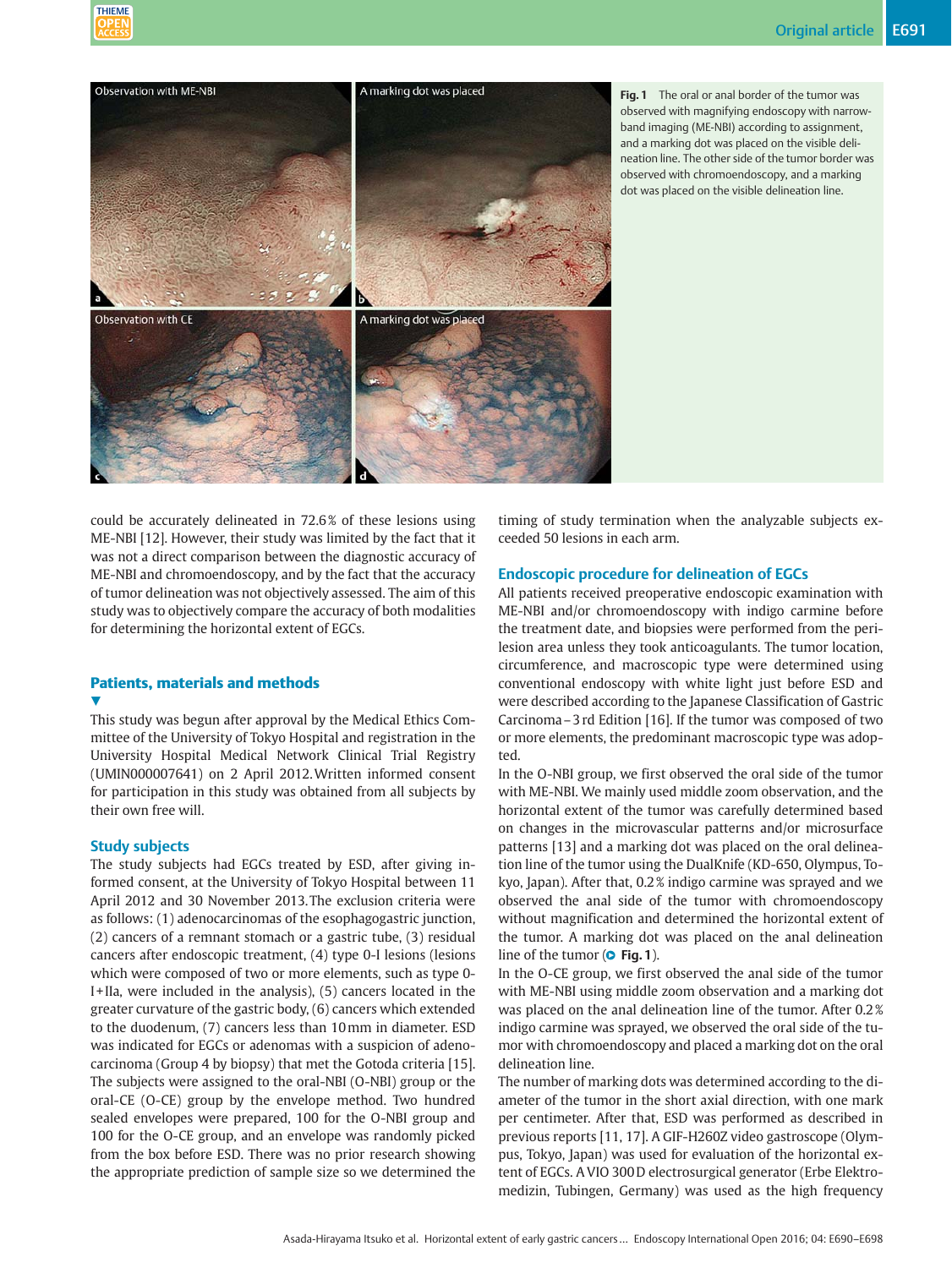



Fig. 2 Judgment of accurate or inaccurate evaluation. a The section was made in a direction linking the marking dots on the oral and anal side of the tumor border. The marking dots were identified under microscopic observation. b1 Marking dots which were located within 1 mm of the tumor border were defined as "accurate evaluation" of tumor delineation. b2 If a marking dot was located more than ±1 mm from the tumor border, it was defined as "inaccurate evaluation".

electrical generator. The delineation of tumor borders and placement of marking dots on tumor edges were performed by endoscopists who had certification from the Japan Gastroenterological Endoscopy Society.

# Pathological assessment and judgment of accurate or inaccurate evaluation

After ESD, we identified the marking dots on the tumor borders of the resected specimens and inserted 23G needles on those markings to assist the microscopic recognition. Then the resected specimens were fixed in a formalin solution and were serially cut at 2-mm intervals. The section was made in a direction linking the marking dots on the oral or anal tumor border. However, lesions which required serial cuts in a different direction to evaluate the resection margin accurately were excluded from analysis. The marking dots were identified under microscopic observation. Marking dots which were located within 1mm of the border of the tumor were defined as "accurate evaluation" of tumor delineation. If a marking dot was located more than ± 1mm from the tumor border, it was defined as "inaccurate evaluation" (● " Fig. 2). We set the cutoff value which separated accurate or inaccurate evaluation as ±1mm in view of the technical limitation of putting the marking dot on the endoscopically determined tumor border.

Histological type, tumor size, tumor depth, ulceration, lymphovascular infiltration, and horizontal tumor extent were assessed pathologically according to the Japanese Classification of Gastric Carcinoma – 3 rd Edition [16]. If the tumor exhibited multiple histological types, the predominant histological type was adopted. We also assessed the presence of a flat (0–IIb) component, the presence of diffuse-type adenocarcinoma, the presence of mixed histology, the difference in the mucosal height at the tumor border compared with the adjacent non-neoplastic mucosa (i. e. macroscopic type of the tumor border: elevated, flat, or depressed), the histological type of the tumor border, and the presence of marginal elevation. The presence of a flat (0–IIb) component meant that a tumor contained a flat component which could be recognized macroscopically on the resected specimen (e. g. 0–  $IIa + 0$ – $IIb$ ); on the other hand, macroscopic type of tumor border was defined based on the histological finding for the area where the marking dot was placed. The presence of diffuse-type adenocarcinoma meant that the lesion was comprised of poorly differentiated adenocarcinoma or signet ring cell carcinoma. The presence of mixed histology meant that the lesion was comprised of more than two histological types (e. g. well-differentiated adenocarcinoma and moderately differentiated adenocarcinoma). A pathologist who was blinded to which group each specimen was assigned performed the judgment of accurate or inaccurate evaluation and detailed assessment of the tumor border.

#### Outcome measurement

Based on the definition previously described, we calculated the rate of accurate evaluation of ME-NBI and chromoendoscopy. As a subgroup analysis, the rates of accurate evaluation according to macroscopic type of EGCs were also calculated and compared. We also analyzed the clinicopathological features of EGCs related to inaccurate endoscopic evaluation of the horizontal extent of the tumor by ME-NBI or by chromoendoscopy.

#### Statistical analysis

This was performed using the chi-squared test or Fisher's exact test for nominal variables. Student's  $t$  test was used for analysis of continuous variables. All analyses were performed using JMP version 10 (SAS Institute, Tokyo, Japan). P values < 0.05 were considered statistically significant.

# **Results**

 $\blacktriangledown$ 

A total of 130 lesions (124 patients) out of 276 EGCs (261 patients) treated by ESD in our hospital were enrolled in this study; 67 lesions were assigned to the O-NBI group and 63 to the O-CE group (**© Fig. 3**). One lesion in the O-NBI group and three lesions in the O-CE group were excluded from analysis because the final pathological results of these lesions indicated that they were not adenocarcinoma. Three lesions in the O-NBI group and four lesions in the O-CE group were excluded because sections made in different directions from the direction linking the marking dots on the oral or anal tumor borders were required to assess the resection margins. Five lesions in the O-NBI group and five lesions in the O-CE group were excluded because the marking dots on the tumor border could not be identified by optical microscopy. So the final numbers of analyzable lesions in the O-NBI group and O-CE groups were 58 and 51, respectively.

There were no statistically significant differences between the background characteristics of the two groups (**O** Table 1).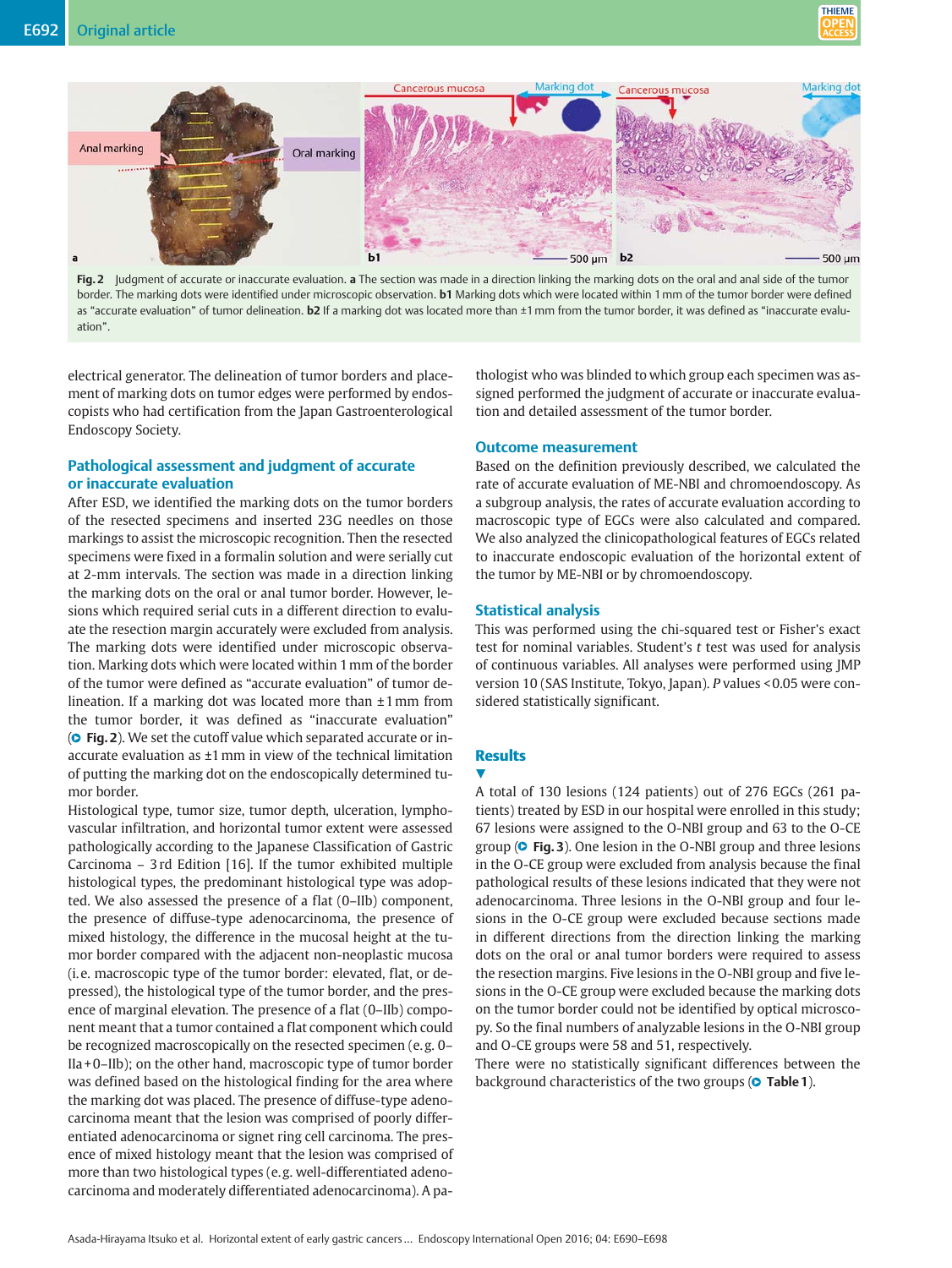

# Comparison of the accurate evaluation rate of ME-NBI and chromoendoscopy

After excluding the marking dots which could not be recognized on the resected specimens, 113 marking dots evaluated by ME-NBI and 116 marking dots evaluated by chromoendoscopy were analyzed. The rate of accurate evaluation by ME-NBI (101 /113, 89.4%) was significantly higher than that by chromoendoscopy  $(88/116, 75.9%)$   $(P=0.0071)$  ( $\bullet$  Fig.4). In a subgroup analysis, the rates of accurate evaluation according to macroscopic type of the EGCs were also calculated. There was no significant difference in the rates of accurate evaluation (37/43, 86.1 % by ME-NBI vs 33/41, 80.5% by chromoendoscopy,  $P=0.4944$ ) in the Type 0– IIa group. However, in the Type 0–IIc group, the rate of accurate evaluation by ME-NBI (63/69, 91.3 %) was significantly higher than that by chromoendoscopy  $(54/74, 73.0%) (P=0.0045)$ .

#### Factors related to inaccurate evaluation

The rate of inaccurate evaluation by ME-NBI was 10.6 % (12/113). Through univariate analysis, the lesions with flat tumor borders as well as large lesions were significantly more likely to have inaccurate margin assessment (**© Table2**). Multivariate analysis could not be performed because the number of inaccurate markings was insufficient for accurate analysis. The rate of inaccurate evaluation by chromoendoscopy was 24.1 % (28/116). There were no significant factors related to inaccurate evaluation by chromoendoscopy (**© Table 3**).

# **Discussion**

#### V,

Recently, ME-NBI has gradually become popular in the clinical setting. In this study, we objectively compared the usefulness of ME-NBI and chromoendoscopy for determining the horizontal extent of EGCs through precise correlation between endoscopic





and pathological findings. As a result, the rate of accurate evaluation by ME-NBI was significantly higher than that by chromoendoscopy. The delineation of tumor borders with chromoendoscopy is performed based on mucosal elevation/depression enhanced by indigo carmine, but these findings often arise as a consequence of inflammation or intestinal metaplasia.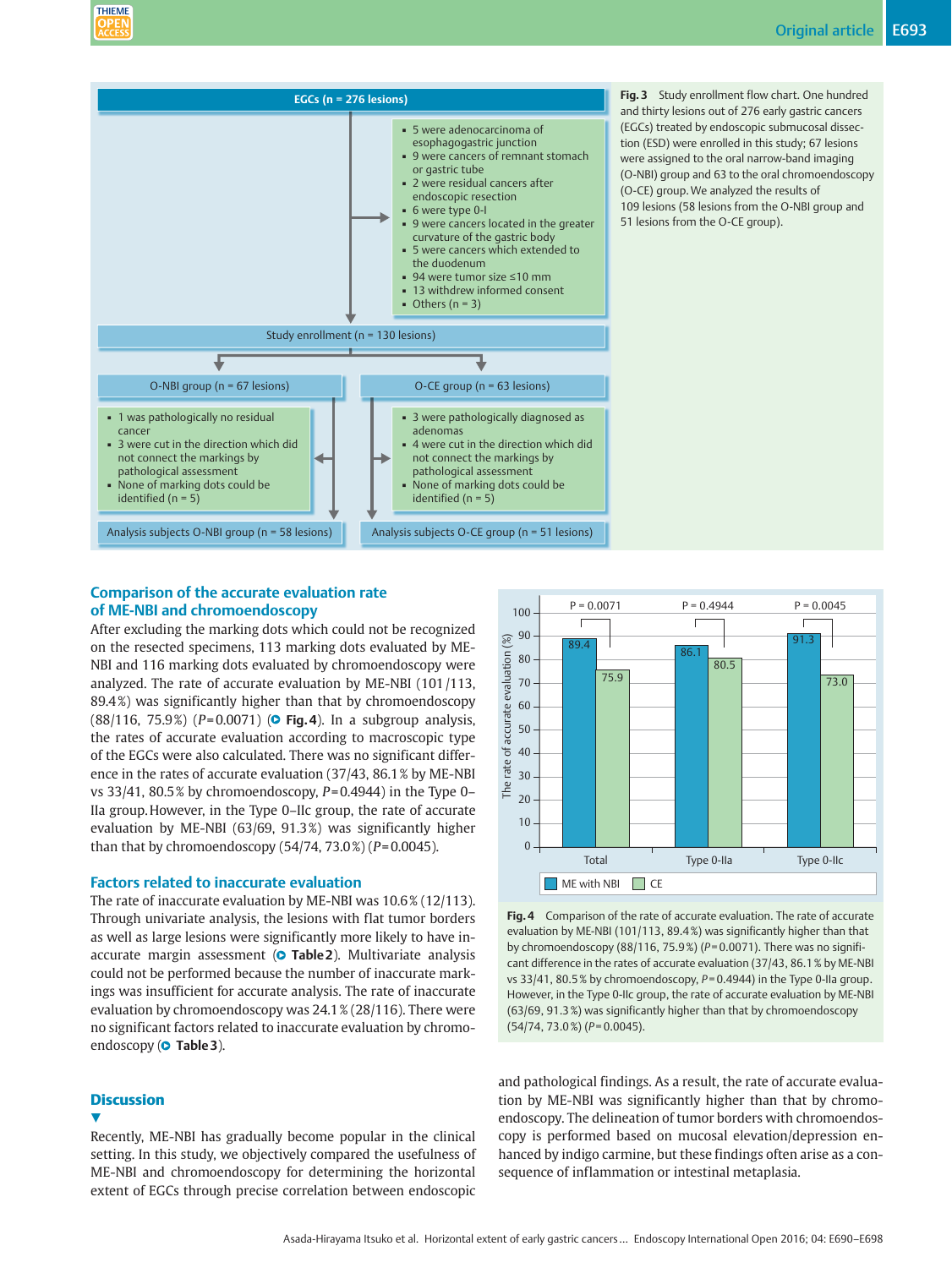

Table 1 Patient and lesion characteristics.

|                                            | O-NBI group      | O-CE group       | P value |
|--------------------------------------------|------------------|------------------|---------|
|                                            | $(n=58$ lesions) | $(n=51$ lesions) |         |
| Age (mean ± SD)                            | $72.8 \pm 8.1$   | $73.3 \pm 9.7$   | 0.7774  |
| Gender (male/female)                       | 44/12            | 29/18            | 0.0605  |
| Tumor size, mean ± SD, mm                  | $19.9 \pm 13.9$  | $20.7 \pm 11.8$  | 0.7474  |
| Location                                   |                  |                  | 0.6038  |
| Upper                                      | 11               | $\overline{7}$   |         |
| Middle                                     | 30               | 25               |         |
| Lower                                      | 17               | 19               |         |
| Circumference <sup>1</sup>                 |                  |                  | 0.4754  |
| Less                                       | 30               | 27               |         |
| Gre                                        | $\overline{4}$   | $\sqrt{6}$       |         |
| Ant                                        | 10               | 11               |         |
| Post                                       | 14               | $\overline{7}$   |         |
| Macroscopic type                           |                  |                  | 0.2011  |
| $0 - 1$                                    | $\overline{1}$   | $\mathbf{0}$     |         |
| $0$ -lia                                   | 25               | 16               |         |
| $0$ -lib                                   | $\boldsymbol{0}$ | $\boldsymbol{0}$ |         |
| $0$ -IIc                                   | 32               | 35               |         |
| Presence of a flat component               |                  |                  | 0.4968  |
| Yes                                        | $\overline{4}$   | $\overline{2}$   |         |
| No                                         | 54               | 49               |         |
| Histological type <sup>2</sup>             | $\mathbf{1}$     |                  | 0.6270  |
| pap                                        | 45               | $\mathbf{0}$     |         |
| tub1                                       | 10               | 36               |         |
| tub2                                       | $\overline{2}$   | 13               |         |
| por/sig                                    |                  | $\overline{2}$   |         |
| Mixture of diffuse-type                    |                  |                  | 0.8273  |
| Yes                                        | 10               | 8                |         |
| <b>No</b>                                  | 48               | 43               |         |
| Mixed histology                            |                  |                  | 0.7969  |
| Yes                                        | 31               | 26               |         |
| <b>No</b>                                  | 27               | 25               |         |
| Ulceration                                 |                  |                  | 0.4649  |
| Yes                                        | $\overline{7}$   | $\overline{4}$   |         |
| No                                         | 51               | 47               |         |
| Depth                                      |                  |                  | 0.3194  |
| M                                          | 46               | 38               |         |
| SM <sub>1</sub>                            | 5                | 9                |         |
| SM <sub>2</sub>                            | $\overline{7}$   | $\overline{4}$   |         |
| Helicobacter pylori infection <sup>3</sup> |                  |                  | 0.8139  |
| Positive                                   | 23               | 19               |         |
| After eradication                          | 13               | 11               |         |
| Negative                                   | 15               | 15               |         |
| Snare use rate, n/%                        | 1/1.72           | 0/0.0            | 0.3462  |
| En bloc resection rate, %                  | 100.0            | 100.0            |         |
| Complete resection rate, %                 | 93.1             | 94.1             | 0.8294  |
| Curative resection rate, %                 | 77.59            | 82.35            | 0.5361  |
| Delayed bleeding, n/%                      | 4/7.1            | 5/10.6           | 0.5315  |
| Perforation, n/%                           | 1/1.8            | 0/0.0            | 0.3573  |

O-NBI, oral narrow-band imaging; O-CE, oral chromoendoscopy.

Age, gender, delayed bleeding rate, and perforation rate were calculated based on the number of patients, and all remaining items were calculated based on the number of the lesions.

<sup>1</sup> Less = lesser curvature, Gre = greater curvature, Ant = anterior wall, Post = posterior wall.

 $2$  pap = papillary adenocarcinoma, tub1 = well-differentiated adenocarcinoma, tub2 = moderately differentiated adenocarcinoma,

por/sig = poorly-differentiated adenocarcinoma/signet-ring cell carcinoma.

<sup>3</sup> The conditions of Helicobacter pylori infection were unclear in five patients in the O-NBI group and two patients in the O-CE group.

In contrast, the delineation of tumor borders with ME-NBI is performed based on the specific findings of the tumor, such as microvascular or microsurface pattern. So observation with ME-NBI might be able to delineate EGCs more accurately than with chromoendoscopy.

Our study suggested that a large tumor size and a flat tumor border were significant factors which were related to inaccurate endoscopic evaluation of the horizontal extent of EGCs using ME-NBI.

These factors may lead to inaccurate evaluation due to the technical aspects of ME-NBI. For ME-NBI at full magnification, the endoscope must come in contact with the surface of the gastric mucosa. Thus, during the process of delineating the tumor border with ME-NBI, the endoscope inevitably comes in continuous contact with the surrounding mucosa, leading to contact bleeding and other mucosal damage. In addition, observation using ME-NBI is time-consuming because, at a magnification of × 80, only a small area can be observed at one time. The influence of mucus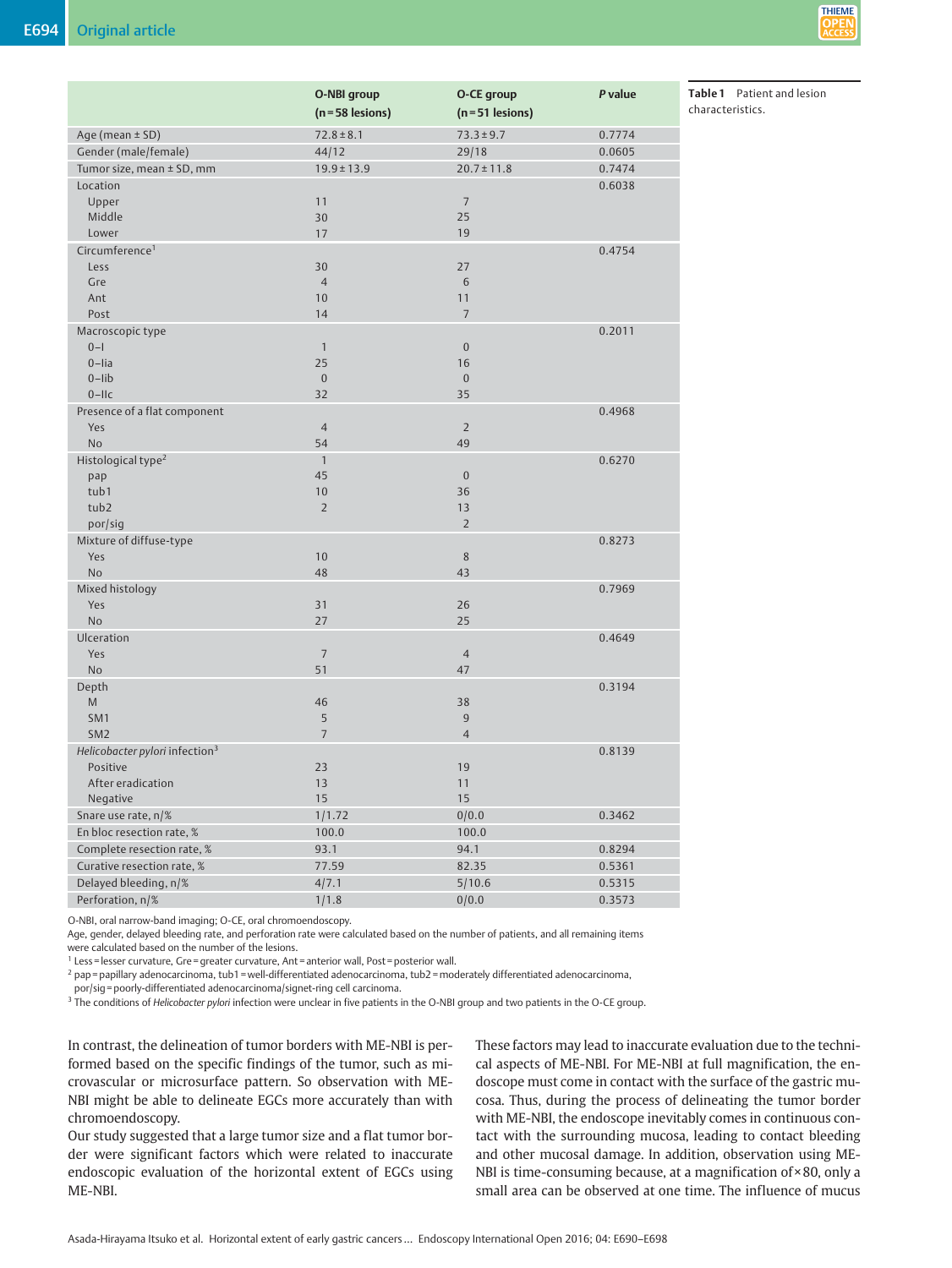## Table 2 Factors related to inaccurate evaluation with ME-NBI (univariate analysis).

|                                               | <b>Accurate evaluation</b><br>$n = 101(89.4%)$ |       | <b>Inaccurate evaluation</b><br>$n = 12(10.6%)$ |          | P value             |
|-----------------------------------------------|------------------------------------------------|-------|-------------------------------------------------|----------|---------------------|
|                                               | $\mathsf{n}$                                   | $\%$  | $\mathsf{n}$                                    | $\%$     |                     |
| Gender                                        |                                                |       |                                                 |          | 0.7955              |
| Male                                          | 71                                             | 89.9  | $8\,$                                           | 10.1     |                     |
| Female                                        | 30                                             | 88.2  | $\overline{4}$                                  | 11.8     |                     |
| Location                                      |                                                |       |                                                 |          | 0.3531              |
| Upper                                         | 16                                             | 84.2  | 3                                               | 15.8     |                     |
| Middle                                        | 49                                             | 87.5  | $\overline{7}$                                  | 12.5     |                     |
| Lower                                         | 36                                             | 94.7  | $\overline{2}$                                  | 5.3      |                     |
| Circumference                                 |                                                |       |                                                 |          | 0.3755              |
| Less                                          | 48                                             | 84.2  | 9                                               | 15.8     |                     |
| Gre                                           | 10                                             | 100.0 | $\boldsymbol{0}$                                | 0.0      |                     |
| Ant                                           | 21                                             | 91.3  | $\overline{2}$                                  | 8.7      |                     |
| Post                                          | 22                                             | 95.7  | $\mathbf{1}$                                    | 4.4      |                     |
| Macroscopic type                              |                                                |       |                                                 |          | 0.5810              |
| $0 - I$                                       | $\overline{1}$                                 | 100.0 | $\mathbf{0}$                                    | 0.0      |                     |
| $0$ -lia                                      | 37                                             | 86.1  | 6                                               | 14.0     |                     |
| $0$ -IIc                                      | 63                                             | 91.3  | 6                                               | 8.7      |                     |
| Presence of a flat component                  |                                                |       |                                                 |          | 0.6212              |
| Yes                                           | 5                                              | 83.3  | $\overline{1}$                                  | 16.7     |                     |
| $\rm No$                                      | 96                                             | 89.7  | 11                                              | 10.3     |                     |
| Histological type <sup>1</sup>                |                                                |       |                                                 |          | 0.4615              |
| pap                                           | $\mathbf{1}$                                   | 100.0 | $\boldsymbol{0}$                                | 0.0      |                     |
| tub1                                          | 68                                             | 90.7  | $\overline{7}$                                  | 9.3      |                     |
| tub2                                          | 26                                             | 83.8  | 5                                               | 16.1     |                     |
| por/sig                                       | 6                                              | 100.0 | $\mathbf{0}$                                    | 0.0      |                     |
| Mixture of diffuse-type                       |                                                |       |                                                 |          | 0.7362              |
| Yes                                           | 21                                             | 87.5  | $\overline{3}$                                  | 12.5     |                     |
| <b>No</b>                                     | 80                                             | 89.9  | $\overline{9}$                                  | 10.1     |                     |
| Mixed histology                               |                                                |       |                                                 |          | 0.9002              |
| Yes                                           | 57                                             | 89.1  | $\overline{7}$                                  | 10.9     |                     |
| <b>No</b>                                     | 44                                             | 89.8  | 5                                               | 10.2     |                     |
| Ulceration                                    |                                                |       |                                                 |          | 0.3915              |
| Yes                                           | $\boldsymbol{9}$                               | 81.8  | $\overline{2}$                                  | 18.2     |                     |
| $\rm No$                                      | 92                                             | 90.2  | 10                                              | 9.8      |                     |
| Depth                                         |                                                |       |                                                 |          | 1.0000              |
| M                                             | 75                                             | 89.3  | 9                                               | 10.7     |                     |
| SM1                                           | 15                                             | 88.2  | $\overline{2}$                                  | 11.8     |                     |
| SM <sub>2</sub>                               | 11                                             | 91.7  | $\mathbf{1}$                                    | 8.3      |                     |
| Helicobacter pylori infection <sup>2</sup>    |                                                |       |                                                 |          | 1.0000              |
| Positive                                      | 39                                             | 88.6  | 5                                               | 11.4     |                     |
| After eradication                             | 23                                             | 92.0  | $\overline{2}$                                  | 8.0      |                     |
| Negative                                      | 34                                             | 89.5  | $\overline{4}$                                  | $10.5\,$ |                     |
| Macroscopic type of tumor border <sup>3</sup> |                                                |       |                                                 |          | $0.0111*$           |
| Elevated                                      | 25                                             | 100.0 | $\mathbf 0$                                     | 0.0      |                     |
| Flat                                          | 54                                             | 83.1  | 11                                              | 16.9     |                     |
| Depressed                                     | 22                                             | 100.0 | $\boldsymbol{0}$                                | 0.0      |                     |
| Histological type of tumor border             |                                                |       |                                                 |          | 1.0000              |
| pap                                           | $\overline{2}$                                 | 100.0 | $\boldsymbol{0}$                                | 0.0      |                     |
| tub1                                          | 69                                             | 88.5  | $9\,$                                           | 11.5     |                     |
| tub2                                          | 24                                             | 88.9  | $\overline{3}$                                  | 11.1     |                     |
| por/sig                                       | 6                                              | 100.0 | $\mathbf 0$                                     | 0.0      |                     |
| Marginal elevation <sup>3</sup>               |                                                |       |                                                 |          | 0.7188              |
| Yes                                           | 13                                             | 92.9  | $\overline{1}$                                  | 7.1      |                     |
| No                                            | 88                                             | 89.8  | 10                                              | 10.2     |                     |
| Age, mean ± SD                                | $73.3 \pm 9.0$                                 |       | $72.8 \pm 7.5$                                  |          | 0.8339              |
| Tumor size, mean ± SD, mm                     | $21.5 \pm 13.7$                                |       | $31.0 \pm 17.7$                                 |          | 0.0301 <sup>4</sup> |

ME-NBI, magnifying endoscopy with narrow-band imaging.<br><sup>1</sup> pap = papillary adenocarcinoma, tub1 = well-differentiated adenocarcinoma, tub2 = moderately differentiated adenocarcinoma, por = poorly-differentiated adenocarcin

sig = signet ring cell carcinoma.

<sup>2</sup> The conditions of Helicobacter pylori infection were unclear in five patients in the accurate evaluation group and one patient in inaccurate evaluation group.

<sup>3</sup> Macroscopic type of tumor border and marginal elevation were not able to be judged in one lesion in the inaccurate evaluation group because of the burning effect.

 $4 p < 0.05$ .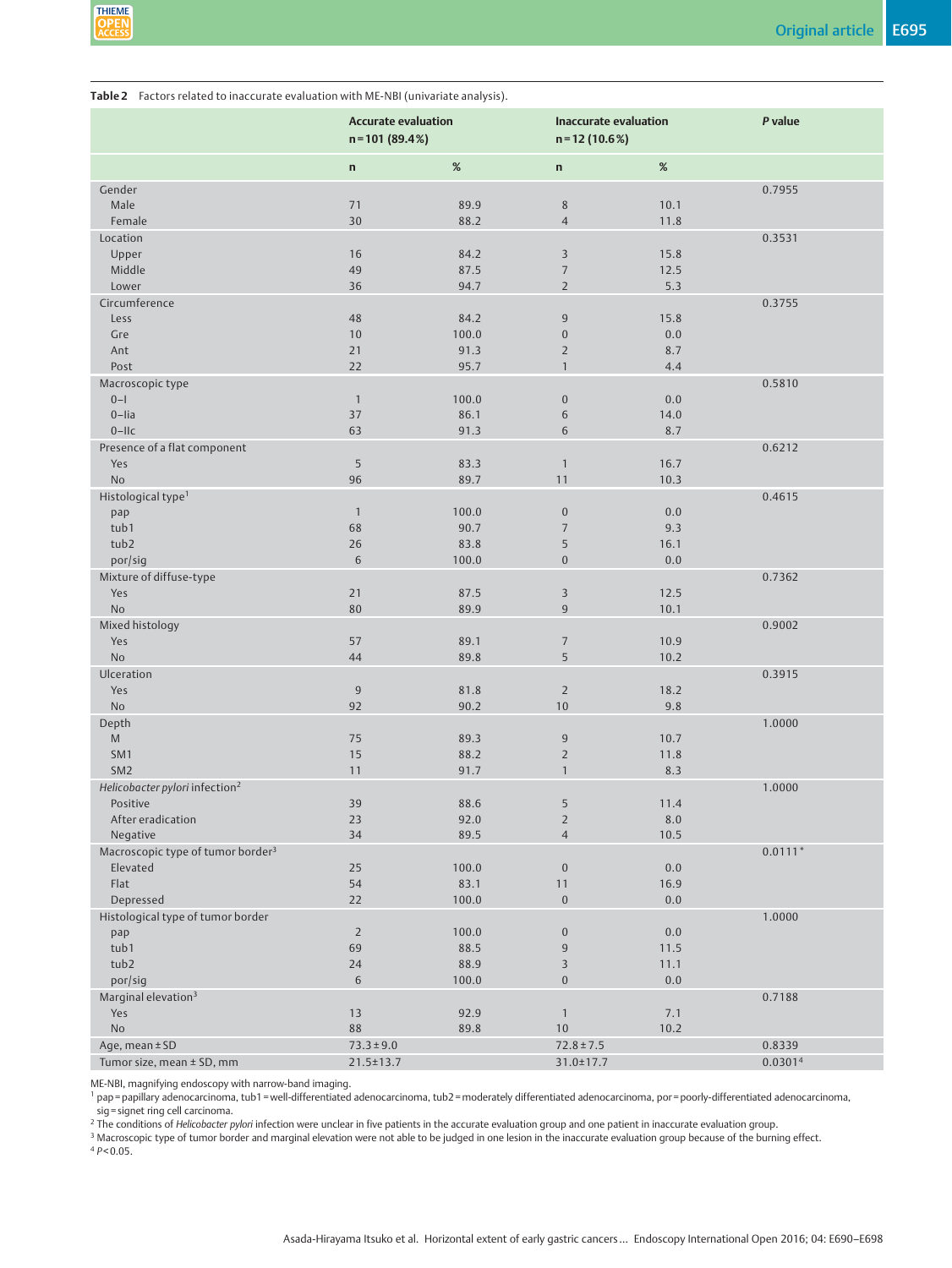

Table 3 Factors related to inaccurate evaluation with chromoendoscopy (univariate analysis).

|                                               | <b>Accurate evaluation</b><br>$n = 88(75.9%)$ |       | <b>Inaccurate evaluation</b><br>$n = 28(24.1%)$ |         | P value |
|-----------------------------------------------|-----------------------------------------------|-------|-------------------------------------------------|---------|---------|
|                                               | $\mathsf{n}$                                  | $\%$  | $\mathsf{n}$                                    | $\%$    |         |
| Gender                                        |                                               |       |                                                 |         | 0.4936  |
| Male                                          | 60                                            | 74.1  | 21                                              | 25.9    |         |
| Female                                        | 28                                            | 80.0  | $\overline{7}$                                  | 20.0    |         |
| Location                                      |                                               |       |                                                 |         | 0.2181  |
| Upper                                         | 16                                            | 84.2  | $\overline{3}$                                  | 15.8    |         |
| Middle                                        | 40                                            | 69.0  | 18                                              | 31.0    |         |
| Lower                                         | 32                                            | 82.1  | $\overline{7}$                                  | 18.0    |         |
| Circumference                                 |                                               |       |                                                 |         | 0.4379  |
| Less                                          | 43                                            | 71.7  | 17                                              | 28.3    |         |
| Gre                                           | 10                                            | 83.3  | $\overline{2}$                                  | 16.7    |         |
| Ant                                           | 20                                            | 87.0  | 3                                               | 13.0    |         |
| Post                                          | 15                                            | 71.4  | 6                                               | 28.6    |         |
| Macroscopic type                              |                                               |       |                                                 |         | 0.6183  |
| $0 - 1$                                       | $\mathbf{1}$                                  | 100.0 | $\mathbf{0}$                                    | 0.0     |         |
| $0$ -lla                                      | 33                                            | 80.5  | 8                                               | 19.5    |         |
| $0$ -IIc                                      | 54                                            | 73.0  | 20                                              | 27.0    |         |
| Presence of a flat component                  |                                               |       |                                                 |         | 0.9673  |
| Yes                                           | $\overline{3}$                                | 75.0  | $\overline{1}$                                  | 25.0    |         |
| No                                            | 85                                            | 75.9  | 27                                              | 24.1    |         |
|                                               |                                               |       |                                                 |         | 0.1153  |
| Histological type                             | $\mathbf{1}$                                  | 100.0 | $\mathbf{0}$                                    | 0.0     |         |
| pap<br>tub1                                   | 65                                            | 80.3  |                                                 |         |         |
| tub2                                          | 20                                            |       | 16                                              | 19.8    |         |
|                                               |                                               | 69.0  | 9                                               | 31.0    |         |
| por/sig                                       | $\overline{2}$                                | 40.0  | 3                                               | 60.0    |         |
| Mixture of diffuse-type                       |                                               |       |                                                 |         | 0.3497  |
| Yes                                           | 15                                            | 68.2  | $\overline{7}$                                  | 31.8    |         |
| No                                            | 73                                            | 77.7  | 21                                              | 22.3    |         |
| Mixed histology                               |                                               |       |                                                 |         | 0.7530  |
| Yes                                           | 47                                            | 77.1  | 14                                              | 23.0    |         |
| No                                            | 41                                            | 74.6  | 14                                              | 25.5    |         |
| Ulceration                                    |                                               |       |                                                 |         | 0.0809  |
| Yes                                           | $\,8$                                         | 57.1  | 6                                               | 42.9    |         |
| No                                            | 80                                            | 78.4  | 22                                              | 21.6    |         |
| Depth                                         |                                               |       |                                                 |         | 0.7013  |
| ${\sf M}$                                     | 68                                            | 77.3  | 20                                              | 22.7    |         |
| SM1                                           | 12                                            | 70.6  | 5                                               | 29.4    |         |
| SM <sub>2</sub>                               | $\,8\,$                                       | 72.7  | $\overline{3}$                                  | 27.3    |         |
| Helicobacter pylori infection <sup>1</sup>    |                                               |       |                                                 |         | 0.6861  |
| Positive                                      | 31                                            | 70.5  | 13                                              | 29.6    |         |
| After eradication                             | 20                                            | 76.9  | 6                                               | 23.1    |         |
| Negative                                      | 29                                            | 78.4  | $\,8\,$                                         | 21.6    |         |
| Macroscopic type of tumor border <sup>2</sup> |                                               |       |                                                 |         | 0.2770  |
| Elevated                                      | $20\,$                                        | 87.0  | $\overline{3}$                                  | 13.0    |         |
| Flat                                          | 54                                            | 77.1  | $16$                                            | 22.9    |         |
| Depressed                                     | 14                                            | 66.7  | $\overline{7}$                                  | 33.3    |         |
| Histological type of tumor border             |                                               |       |                                                 |         | 0.6024  |
| pap                                           | $\overline{2}$                                | 100.0 | $\theta$                                        | $0.0\,$ |         |
| tub1                                          | 67                                            | 77.0  | $20\,$                                          | 23.0    |         |
| tub2                                          | 18                                            | 72.0  | $\overline{7}$                                  | 28.0    |         |
| por/sig                                       | $\mathbf{1}$                                  | 50.0  | $\mathbf{1}$                                    | 50.0    |         |
| Marginal elevation <sup>2</sup>               |                                               |       |                                                 |         | 0.6766  |
| Yes                                           | 13                                            | 81.3  | $\overline{3}$                                  | 18.8    |         |
| $\rm No$                                      | 75                                            | 76.5  | 23                                              | 23.5    |         |
| Age, mean ± SD                                | $72.9 \pm 8.5$                                |       | $71.4 \pm 9.9$                                  |         | 0.4367  |
| Tumor size, mean ± SD, mm                     | $21.6 \pm 13.5$                               |       | $24.9 \pm 15.3$                                 |         | 0.2744  |

<sup>1</sup> The conditions of Helicobacter pylori infection were unclear in eight patients in the accurate evaluation group.

<sup>2</sup> Macroscopic type of tumor border and marginal elevation were not able to be judged in two lesions in the inaccurate evaluation group because of the burning effect.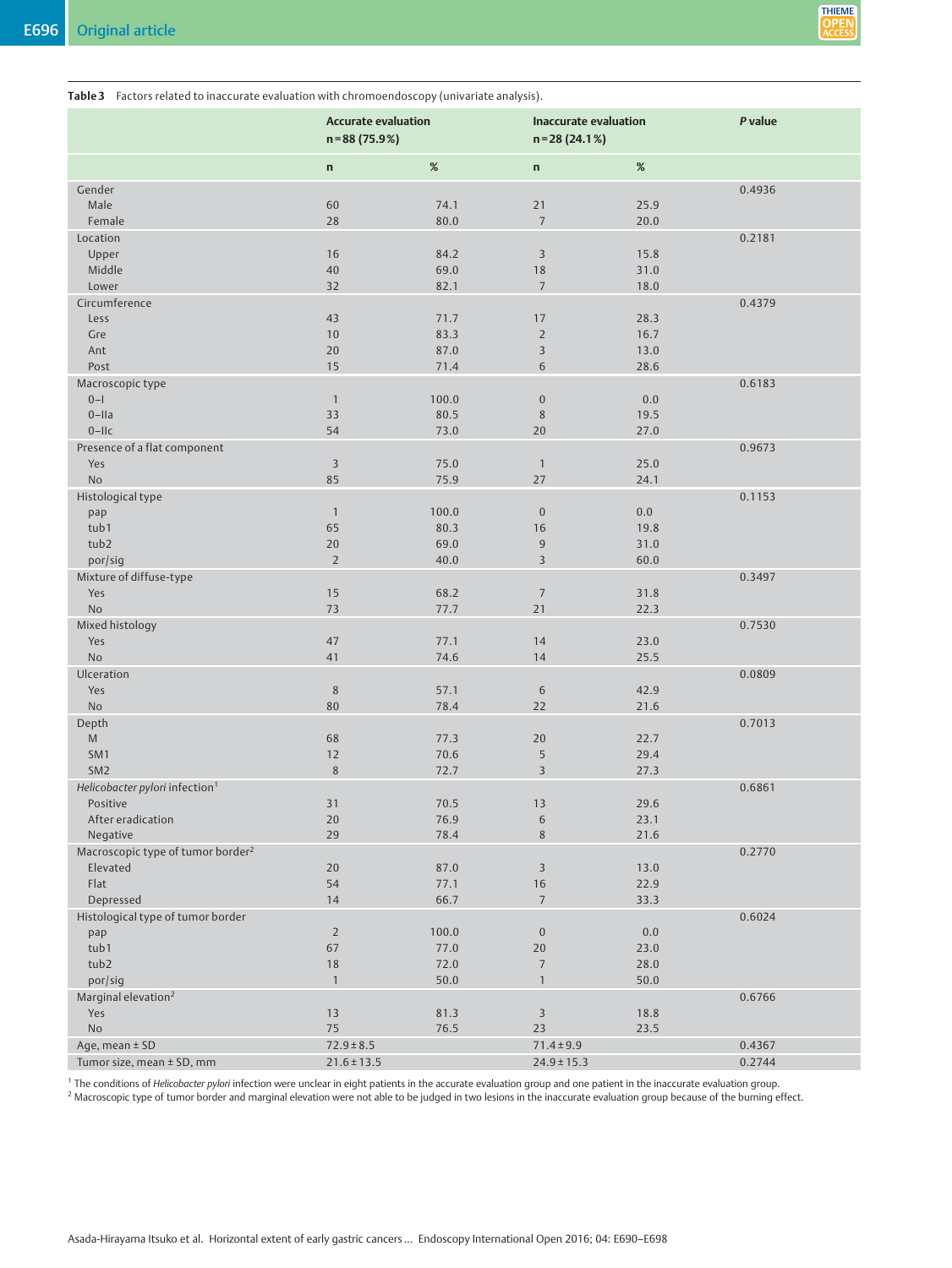

secretion from gastric mucosa caused by water flushing and contact of the scope may become greater with time. Large lesions generally require close-up observation of a wider area and long observation time for delineation, which may lead to contact bleeding and/or mucus secretion, complicating endoscopic evaluation. Lesions with a flat tumor border may also tend to require observation of a wider area and long observation time for delineation because of the difficulty to decide where to observe by ME-NBI. Thus, these lesions might be more open to the influence of contact bleeding and/or mucus secretion.

On the other hand, with chromoendoscopy, endoscopists identify the tumor borders from a middle distance view during a relatively short time, which may be why the results of chromoendoscopy were not influenced by these factors.

Among lesions with an elevated or depressed tumor border, the rate of accurate evaluation by ME-NBI was 100 %. However, with chromoendoscopy, evaluation was inaccurate in 13 % of elevated types and 33 % of depressed types. Although mucosal elevation/ depression at the tumor border and intralesional mucosal irregularity is enhanced by indigo carmine, the background gastric mucosa surrounding EGC is often uneven because of inflammation or intestinal metaplasia. It may have been difficult to distinguish the elevation/depression of the tumor border from those due to inflammation or intestinal metaplasia by chromoendoscopy. On the other hand, ME-NBI may be able to distinguish these mucosal alterations by observation of microvascular and microsurface patterns.

It has been reported that the tumor borders of diffuse-type EGCs are often difficult to delineate even with ME-NBI, although no diffuse-type lesion was inaccurately evaluated in our study. By pathological assessment, tumor cells were observed at the surface of the mucosa at the tumor edge in all cases. This was one reason why we could accurately delineate the diffuse-type EGCs. The number of diffuse-type EGCs was too small in our study, thus a systematic analysis of the usefulness of ME-NBI in delineating diffuse-type EGCs is required.

The limitations of this study are as follows. First, it is possible that the operators marked the most easily distinguishable delineation point of the tumor border within the range of oral or anal side, because the protocol for the location of marking was not strictly established. The objectivity of this study may have been improved if the location of the marking had been defined as the most oral or anal edge of the tumor.

Second, the subjects of this study did not cover all EGCs. We excluded EGCs located in the greater curvature of the gastric body to remove the influence of inaccurate marking due to respiratory fluctuation. However, we have previously reported that the rate of accurate evaluation of the horizontal extent of EGCs was not influenced by tumor location or the circumference [18]. Thus, it would appear that it is possible to extrapolate the results of this study to EGCs located in the greater curvature of the gastric body. We also excluded EGCs less than 10mm in diameter because the entire tumor border would be visible during evaluation with ME-NBI, influencing the evaluation with chromoendoscopy. In addition, this exclusion criterion could also prevent the underestimation of chromoendoscopy accuracy due to contact bleeding during the observation with ME-NBI. There is a high possibility that the results of this study can be extrapolated to these EGCs because tumor delineation is easier in small EGCs as we have also reported previously [18]. We excluded cancers of a remnant stomach or a gastric tube and residual cancers after endoscopic treatment to remove the influence of previous treatment and to

focus only on the clinicopathological features of EGCs. The usefulness of ME-NBI and chromoendoscopy for determining the horizontal extent of these lesions is a subject of future investigation. In conclusion, the rate of accurate evaluation of the horizontal extent of EGCs by ME-NBI is significantly higher than that by chromoendoscopy. However, accurate evaluation is still difficult in large EGCs and EGCs with flat tumor borders, even with ME-NBI. A more careful approach using more than one modality may be advisable for these EGCs.

Competing interests: Yosuke Tsuji: Paid speaker (GUNZE medical, CSL Behring, HOYA Pentax, Olympus Medical Systems, Eisai Corporation, and Astrazeneka Pharmaceutical)

Mitsuhiro Fujishiro: Consulting fee (Nihon PHarmaceutical), Collaboration research grant (HOYA pentax)

#### Institutions

- <sup>1</sup> Department of Gastroenterology, The University of Tokyo, Tokyo, Japan
- <sup>2</sup> Department of Gastroenterology, Graduate School of Medicine, The University of Tokyo, Tokyo, Japan
- Department of Gastroenterology, Center for Epidemiology and Preventive Medicine, The University of Tokyo, Tokyo, Japan
- <sup>4</sup> Department of Gastroenterology, Tokatsu-Tsujinaka Hospital, Chiba, Japan
- <sup>5</sup> Department of Pathology, Chiba University Hospital, Chiba, Japan
- <sup>6</sup> Department of Pathology, The University of Tokyo, Tokyo, Japan
- Department of Endoscopy & Endoscopic Surgery, The University of Tokyo, Tokyo, Japan

### Acknowledgments

#### <u>V</u>

We are grateful to Mr Takeshi Shimamoto (Kameda Medical Center Makuhari, Chiba-city, Japan) for his valuable assistance with the statistical analyses. This work was supported by JSPS KAKEN-HI Grant Number 24790680.

#### **References**

- 1 Gotoda T, Yamamoto H, Soetikno RM. Endoscopic submucosal dissection of early gastric cancer. J Gastroenterol 2006; 41: 929–942
- 2 Park YM, Cho E, Kang HY et al. The effectiveness and safety of endoscopic submucosal dissection compared with endoscopic mucosal resection for early gastric cancer: a systematic review and metaanalysis. Surg Endosc 2011; 25: 2666–2677
- 3 Oda I, Gotoda T, Hamanaka H et al. Endoscopic submucosal dissection for early gastric cancer: technical feasibility, operation time and complications from a large consecutive series. Dig Endosc 2005; 17: 54–58
- 4 Sugimoto T, Okamoto M, Mitsuno Y et al. Endoscopic submucosal dissection is an effective and safe therapy for early gastric neoplasms: a multicenter feasible study. J Clin Gastroenterol 2012; 46: 124–129
- 5 Nakamura M, Nishikawa J, Hamabe K et al. Risk factors for delayed bleeding from endoscopic submucosal dissection of gastric neoplasms. Scand J Gastroenterol 2012; 47: 1108–1114
- 6 Chung IK, Lee JH, Lee SH et al. Therapeutic outcomes in 1000 cases of endoscopic submucosal dissection for early gastric neoplasms: Korean ESD Study Group multicenter study. Gastrointest Endosc 2009; 69: 1228–1235
- 7 Mannen K, Tsunada S, Hara M et al. Risk factors for complications of endoscopic submucosal dissection in gastric tumors: analysis of 478 lesions. J Gastroenterol 2010; 45: 30–36
- 8 Imagawa A, Okada H, Kawahara Y et al. Endoscopic submucosal dissection for early gastric cancer: results and degrees of technical difficulty as well as success. Endoscopy 2006; 38: 987–990
- 9 Iizuka H, Kakizaki S, Sohara N et al. Stricture after endoscopic submucosal dissection for early gastric cancers and adenomas. Dig Endosc 2010; 22: 282–288
- 10 Sakai Y, Eto R, Kasanuki J et al. Chromoendoscopy with indigo carmine dye added to acetic acid in the diagnosis of gastric neoplasia: a prospective comparative study. Gastrointest Endosc 2008; 68: 635–641
- 11 Kakushima N, Fujishiro M. Endoscopic submucosal dissection for gastrointestinal neoplasms. World J Gastroenterol 2008; 14: 2962–2967